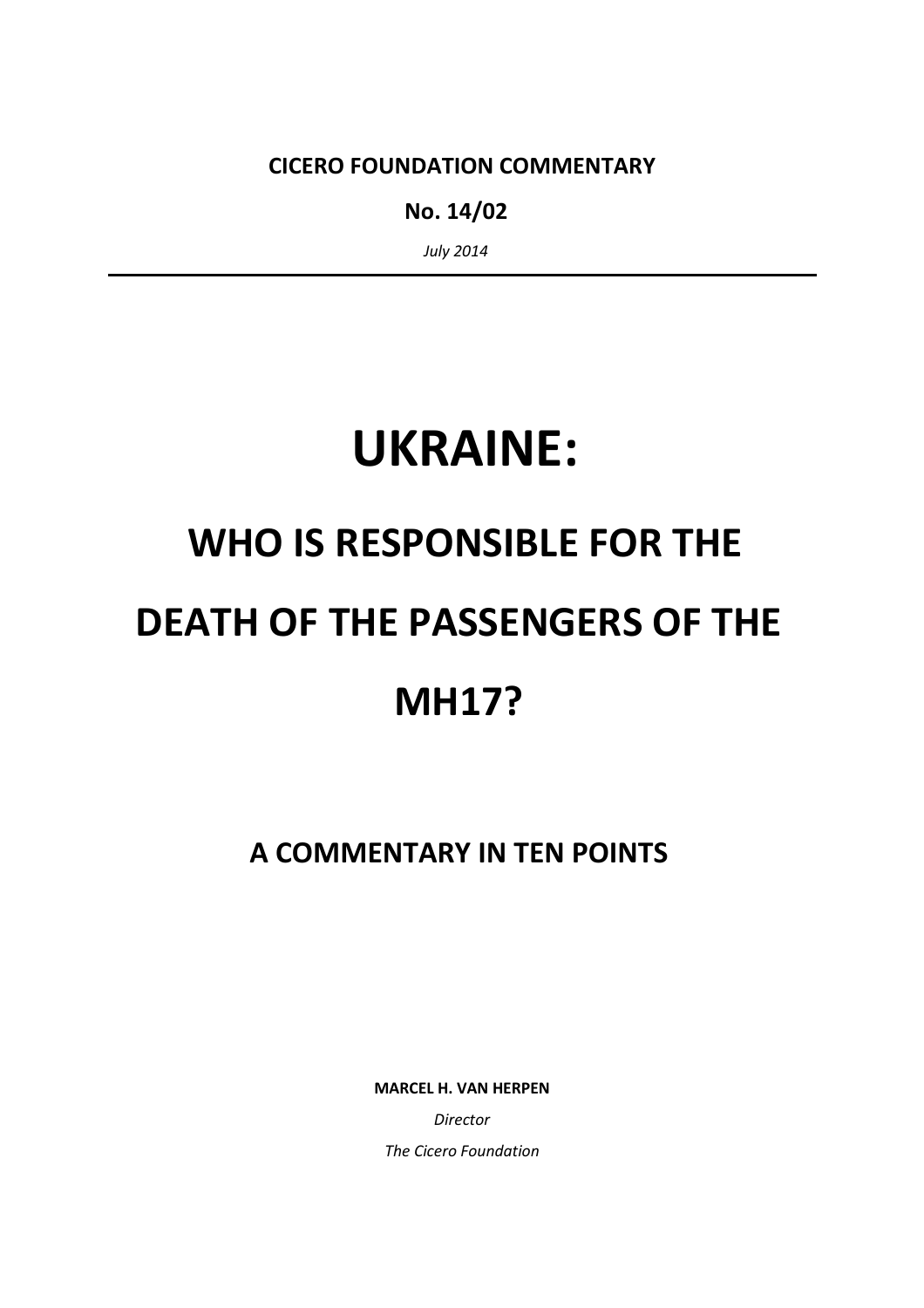Cicero Foundation Commentary No. 14/02

© Marcel H. Van Herpen, 2014

All rights reserved

The Cicero Foundation is an independent pro-Atlantic and pro-EU think tank. www.cicerofoundation.org

The views expressed in Cicero Foundation Commentaries do not necessarily express the opinion of the Cicero Foundation, but they are considered interesting and thought-provoking enough to be published. Permission to make digital or hard copies of any information contained in these web publications is granted for personal use, without fee and without formal request. Full citation and copyright notice must appear on the first page. Copies may not be made or distributed for profit or commercial advantage.

#### The Cicero Foundation

FRANCE THE NETHERLANDS 13, rue Washington **Hondertmarck D** 45 75008 PARIS 6211 MB MAASTRICHT Tel. +33 1 45 62 05 90 Tel. +31 43 32 60 602 Fax +33 1 45 62 05 30 Fax +31 43 32 60 828 Email info@cicerofoundation.org example and the circumstantial community control of the community control of the community control of the community control of the control of the control of the control of the control of the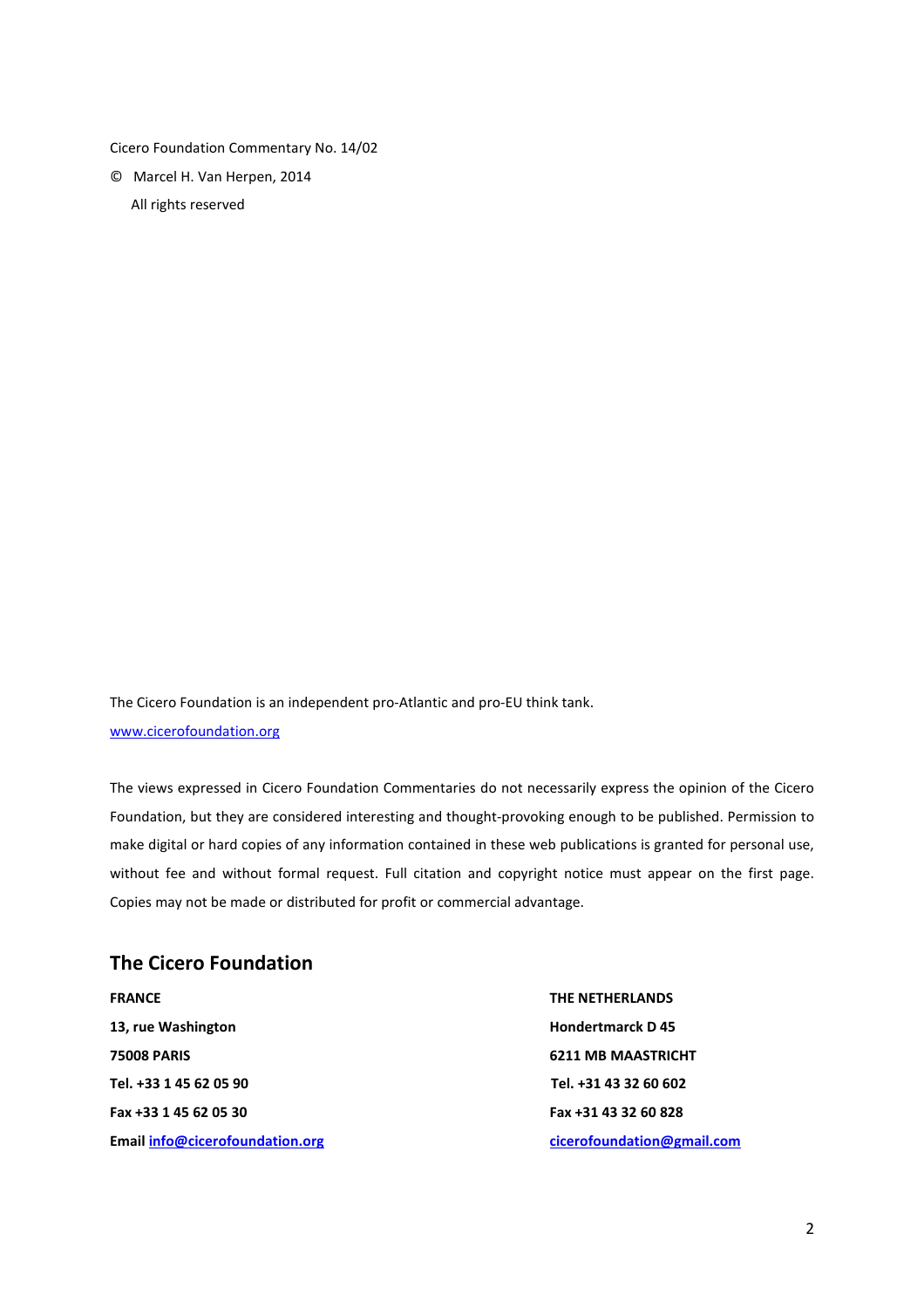### Ukraine:

### Who Is Responsible for the Death of the Passengers of the MH17?

### A Commentary in Ten Points

Marcel H. Van Herpen

- 1. Let us be clear: if Ukraine's eastern neighbor would have been Norway, we would not have a 'civil war' in Ukraine.
- 2. The war in Ukraine is a war of Putin's Russia against the government and people of Ukraine.
- 3. This war started as a secret war in 2004 and became an open aggression with the annexation of the Crimea. Today this war is being continued as a hybrid 'proxy war' in Eastern Ukraine.
- 4. Referring to the anti-Ukrainian militias in the Donbas region as 'separatists' means accepting the Kremlin's interpretation of the events. In fact these 'separatists' consist of four groups: a) Russian special forces (Spetsnaz), belonging to the GRU, the intelligence service of the Russian army, b) Russian militias, consisting of former (contract) soldiers c) Cossack and Chechen militias (these were also active in South Ossetia during the war with Georgia in 2008), and d) local mercenaries who sympathize with the Kremlin's annexationist drive. The Kremlin's narrative refers only to the last category, thereby denying any Russian interference and presenting the war in Eastern Ukraine as a conflict between the Ukrainian government and local rebels.
- 5. Russia delivers not only troops, but also weapons. These include not only MANPADS (shoulder-held portable air-defense systems) and APCs (armored personnel carriers), but also tanks: three T-64 tanks crossed the Russian-Ukrainian border early June.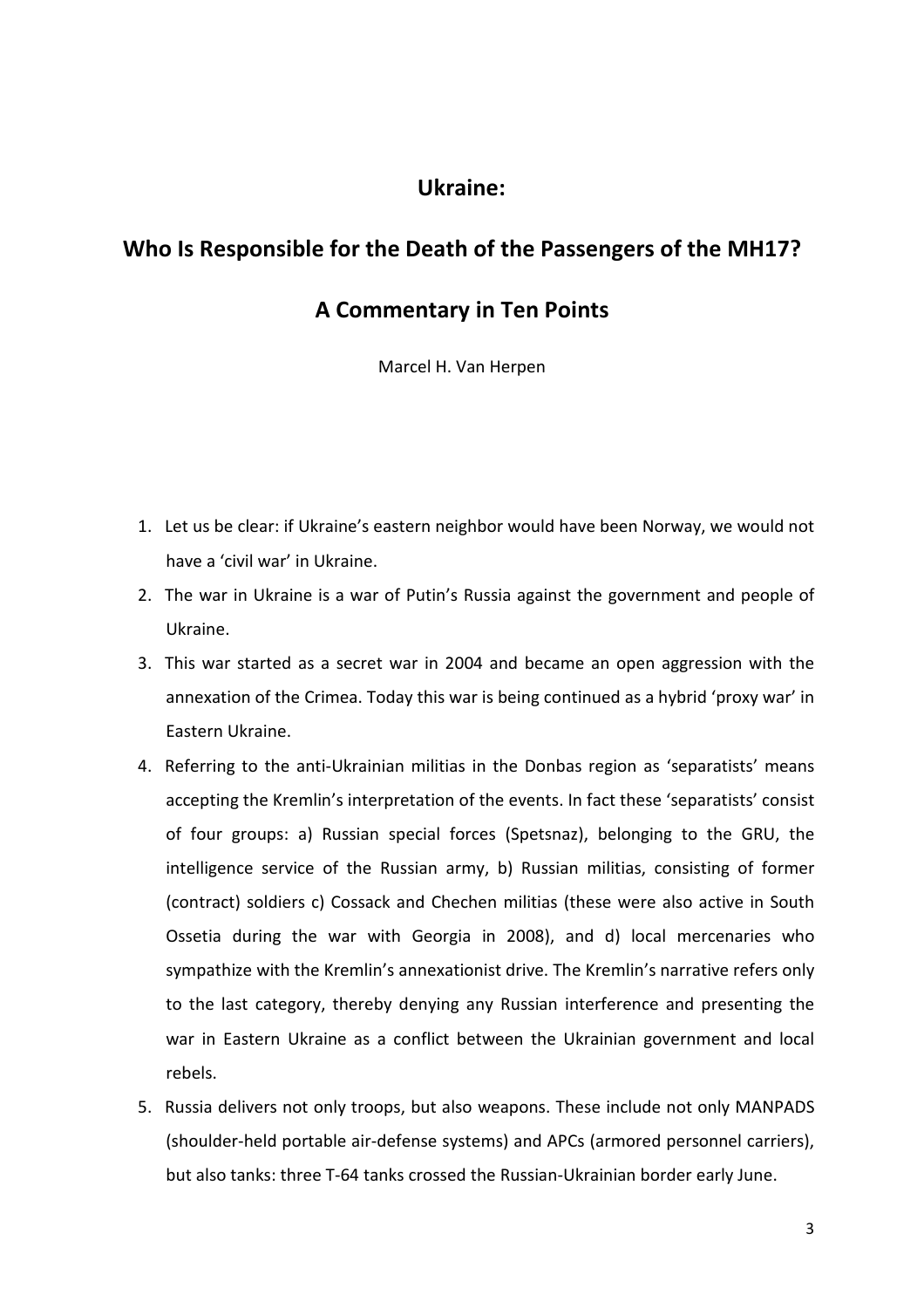- 6. The delivery of the SA-11 BUK missile system was a further escalation. It was with this system that on July 17 the Malaysian plane MH 17 was shot above the Donetsk region, killing almost 300 passengers.
- 7. The SA-11 BUK missile system is a sophisticated high-tech radar-led system, which can only be handled by a team of trained military personnel. It is excluded that these specialists were available among the chaotic bunch of local separatists. The SA-11 BUK must have been delivered together with the specialists. This means that the responsibility for this criminal act allegedly must be assigned to the apex of the Russian 'power vertical': the Kremlin. Dutch Prime Minister Mark Rutte has said that he wants the perpetrators to be punished. He is right. The international community should search for the perpetrators and bring them to justice.
- 8. The Kremlin will do whatever is in its power to deny its responsibility, concealing any available evidence. It may therefore well be doubted whether the black boxes of the plane will be handed over to the investigation teams. The Kremlin and its separatist proxies even want to use the plane tragedy to reinforce their position by demanding a ceasefire as a condition for co-operation with the investigation teams. Free access to the place of the disaster is not negotiable. The Ukrainian government should not fall into a ceasefire trap which will consolidate Russia's position and create a semiindependent 'frozen conflict' state in Eastern Ukraine.
- 9. This crime is a wake-up call for Europe to more seriously commit itself to finding a solution for the present crisis and to more actively assist the government of Ukraine. Existing formats for negotiations have proved to be inadequate, because they unilaterally favor Russia. This is true of the group, consisting of Russia, Ukraine, Germany, and France. France and Germany, after having dropped Poland as a partner, are both too inclined to give in to Russian demands in order to safeguard their economic interests. Also the 'Contact Group', in which participate Russia, Ukraine, the OSCE, and - informally - the so called 'People's Republics' of Donetsk and Luhansk, together with the Ukrainian pro-Kremlin politician Viktor Medvedchuk, is inadequate, because in this group Ukraine stands alone in front of Russia and its allies (one should here take into account that Russia has a statutory veto right inside the OSCE, which means that the OSCE cannot act as a completely independent and impartial force).